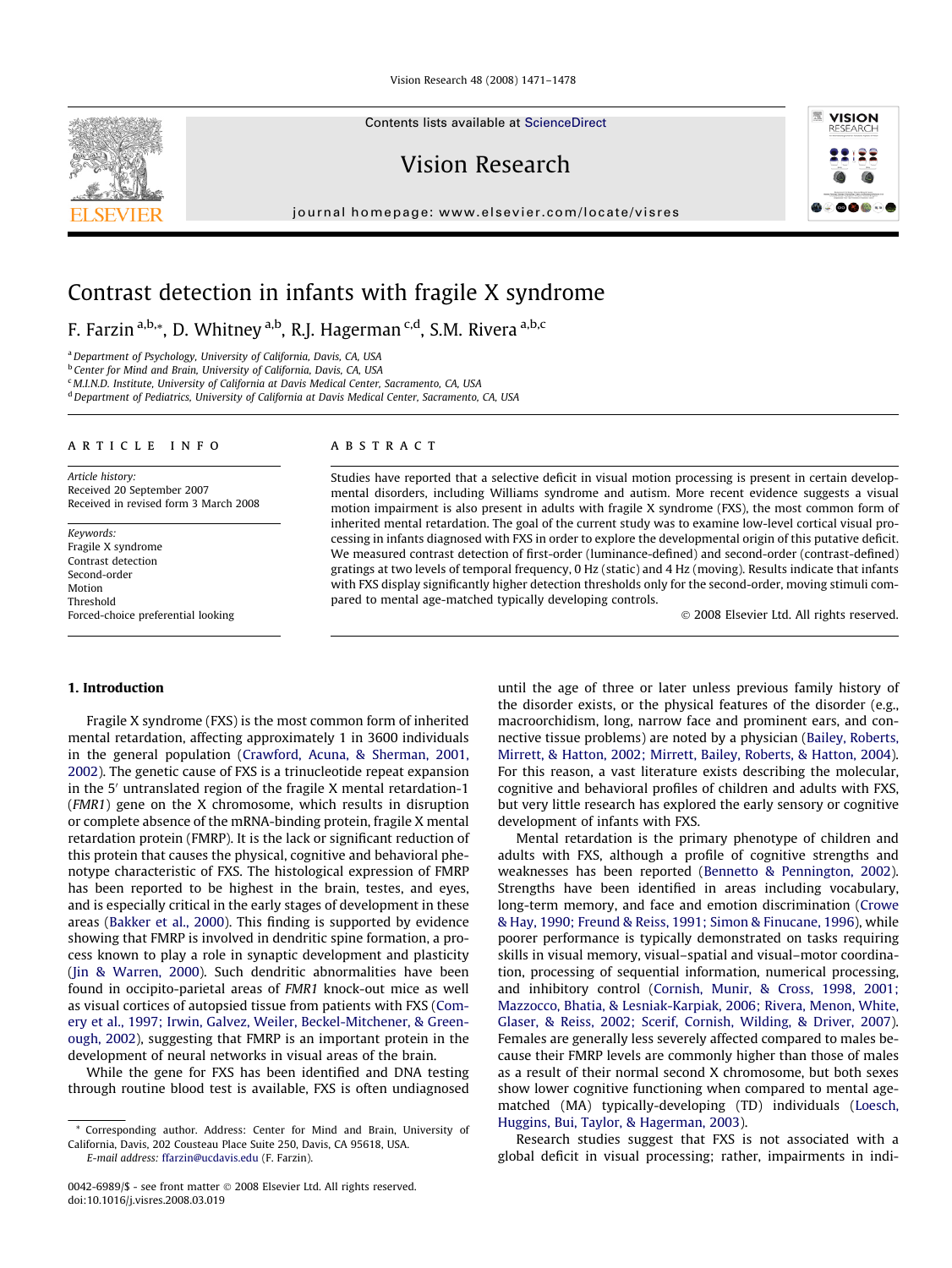viduals with the disorder are specific and primarily observed in abilities subserved by the dorsal stream ([Cornish, Munir, & Cross,](#page-6-0) [1999; Cornish et al., 1998, 2001; Kogan et al., 2004a, 2004b\)](#page-6-0). It is well established that visual information is processed through two distinct, but interacting, streams; the ventral and dorsal cortical pathways. The ventral stream involves processing of object features such as color and form, as well as face recognition, and projects from primary visual cortex to the inferotemporal cortex, while visually-guided actions and processing of motion information are served by the dorsal stream, projecting from primary visual cortex to the posterior parietal cortex [\(Milner & Goodale,](#page-6-0) [1995; Ungerleider & Mishkin, 1982](#page-6-0)). The identification of a specific dorsal stream deficit in FXS comes from experimental findings that individuals with FXS perform worse on tasks that require visual–spatial and visual–motor coordination, while visual acuity and recognition are normal. For example, visual abilities such as those required to identify partially complete object drawings (Gestalt Closure Task) and discriminate between objects have been reported to be intact in individuals with FXS, but impaired performance is observed on tasks requiring the replication of an abstract block design (Block Design Task) or copying a drawing from a model [\(Cornish et al., 1998, 1999;](#page-6-0) [Crowe & Hay, 1990](#page-6-0)). Other developmental disorders including Williams syndrome, autism, and developmental dyslexia have also been found to show characteristic patterns of dorsal stream dysfunction ([Atkinson et al., 1997; Braddick, Atkinson, & Wat](#page-6-0)[tam-Bell, 2003; Spencer et al., 2000](#page-6-0)).

A recent set of studies by [Kogan et al. \(2004a, 2004b\)](#page-6-0) examined the possible neurobiological factors contributing to visual difficulties in adolescents and adults with FXS. Their study provided immunohistochemical evidence that neurons in the magnocellular (M) layers of the LGN from an adult male with FXS were abnormally small and displayed no FMRP staining, suggesting that a lack of FMRP protein may result in disruption of function of cells in the M layers. Individuals with FXS showed reduced contrast sensitivity for the detection of low spatial frequency gratings, but no difference from control groups for detecting high spatial frequency gratings. Additionally, they reported no group difference for chromatic contrast thresholds. These findings were interpreted as lending support for the hypothesis that an absence of FMRP in individuals with FXS differentially impacts M pathway functioning while processing of P pathway stimuli remains spared. [Kogan et al. \(2004b\)](#page-6-0) also found that patients with FXS had significantly higher thresholds for detecting coherent motion, but they did not demonstrate a difference in performance on a form coherence task.

[Kogan et al. \(2004a\)](#page-6-0) further examined sensitivity to discriminating the orientation and the direction of motion of first- and second-order gratings stimuli. They reported that adults with FXS displayed increased orientation discrimination thresholds for second-order form stimuli and increased direction discrimination thresholds for first- and second-order motion stimuli, but near normal perception for discriminating the orientation of first-order form stimuli. While this may support the hypothesis of a pervasive dorsal stream deficit present in individuals FXS, the significantly greater threshold levels in response to second-order form stimuli may be a consequence of processing differences between firstand second-order stimuli. First-order stimuli are luminance-defined, while second-order stimuli have no variation in mean luminance and are defined by other attributes such as contrast, texture, or depth [\(Cavanagh & Mather, 1989; Chubb & Sperling, 1988; Seiffert](#page-6-0) [& Cavanagh, 1998](#page-6-0)).

The aim of the current study was to determine whether infants with FXS differ compared to MA-matched TD infants in their ability to detect first- or second-order gratings of varying contrast at two levels of temporal frequency, either static (0 Hz) or moving  $(4 Hz)$ .

#### 2. Methods

#### 2.1. Participants

Two groups of participants were enrolled in this study, a group of 32 infants with FXS (27 males and 5 females) and a group of 37 TD infants (29 males and 8 females). Infants with FXS were recruited and clinically evaluated at the UC Davis M.I.N.D. Institute Fragile X Research and Treatment Center (FXRTC), and molecular DNA testing was carried out to confirm their diagnosis. TD infants were recruited through letters to families, fliers, and word of mouth in Davis, California.

Data from five infants with FXS were not included in the final analysis because the infant was either fussy or crying during the eye tracking testing session (2) or did not provide gaze data for all trials (3). Four TD infants were not included as a result of fussiness (1), parent verbal interference (1), or insufficient trial number (2). Mean chronological age for the FXS and TD groups was 24.42 months  $(\pm 10.52)$  and 17.86 months  $(\pm 9.49)$ , respectively.

#### 2.2. Cognitive assessment

To control for differences in developmental level, all infants with FXS were assessed using the Mullen Scales of Early Learning ([Mullen, 1995](#page-6-0)) to derive a mental age. The MSEL is a standardized developmental test for children ages 3–60 months, consisting of 5 subscales: gross motor, fine motor, visual reception, expressive language, and receptive language. The MSEL was administered to participants with FXS according to standard instructions by a trained Clinician. Infants in the FXS group had a mean mental age of 14.31 months (±6.64), which was matched as closely as possible to infants in the TD group (17.86 months ±9.49), who were chronologically younger than the FXS participants. An independent samples t-test confirmed that mental age did not differ significantly between the two final groups  $(t_{1.58} = 1.716, p = 0.095,$  two-tailed). The marginal difference in mean mental age between groups is unlikely to have contributed to the experimental findings because the two groups performed equally on some of the detection task conditions.

#### 2.3. Apparatus and stimuli

All stimuli were presented on a Tobii 1750 binocular eye tracker monitor (Tobii Technology, [www.tobii.com](http://www.tobii.com)). This eye tracking system consists of a high-resolution camera embedded in a 17-in. monitor (1280  $\times$  1024 pixels resolution, 50 Hz refresh rate) with infrared light-emitting diodes that generate even lighting to capture images of the subject's eyes. The fixed wide-angle camera allows data to be recorded from a freely-moving person, with approximately 20 centimeters (cm) of freedom on each side. Gaze signals can be reacquired 100 milliseconds (ms) after blinks or other interruptions; there is no delay caused by reorientation of the camera. Data are captured at a frame rate of 50 Hz and sent in real-time to the Clear-View application (version 2.7.0) to be overlaid on the stimuli for analysis purposes. There are several benefits of the Tobii 1750 system that make it conducive to testing infants, including high tolerance to head-motion without requiring any head restraints, reusable calibrations, and an average precision of 0.5 deg of visual angle. The luminance of the Tobii LCD display was gamma-corrected to minimize luminance non-linearities. Speakers were located directly behind the monitor and allowed the infant to hear the auditory component of the inter-stimuli attention-getter video. All gaze data were collected using ClearView analysis software. Stimuli were generated using The Vision Shell PPC program, controlled by an Apple G4 Power Macintosh with OS9.

Four types of stimuli were used: first-order (luminance-defined) and second-order (contrast- or texture-defined) sine wave gratings at two levels of temporal frequency, static (0 Hz) or moving (4 Hz) ([Fig. 1](#page-2-0)). The first-order grating was a single luminance-defined sinusoidal carrier with a spatial frequency of 0.35 cycles (cyc)/ degree (deg), oriented vertically or horizontally, counterbalanced on either the left or right side of the monitor. First-order stimuli were either 0 Hz, static gratings or 4 Hz gratings drifting in a leftward or rightward direction. These specific spatial and temporal frequencies were chosen because they are near optimal for young infants [\(Atkinson, Braddick, & Moar, 1977; Banks, 1982–1983; Dobkins, Anderson, & Lia,](#page-5-0) [1999\)](#page-5-0). The Michelson contrast of the first-order grating was varied at 4 levels (7%, 14%, 21% or 28%) to determine contrast detection thresholds. The second-order grating stimuli consisted of a dynamic (flickering) random-dot carrier pattern (each dot was 0.2 deg by 0.2 deg, updated randomly on each frame) modulated by a contrast-defined sinusoid which was 0.35 cyc/deg, oriented either vertically or horizontally, at a TF of 0 Hz or 4 Hz. The mean luminance of the second-order grating was equal at all points on the grating. The amplitude of the second-order sinusoidal contrast modulation was varied at 4 levels (10%, 21%, 31% or 42%) by manipulating the carrier contrast from 0 [\(Nishida, 1993](#page-6-0)). Although peaks in the carrier contrast could give away the presence of a putatively second-order pattern, this possibility holds for all carrier contrasts, not just those varied from zero ([Cropper, 1998\)](#page-6-0), and while randomizing the carrier contrast is ideal [\(Cropper, 1998\)](#page-6-0), it is not possible with infant subjects. Importantly, because the carrier was identical in both second-order TF conditions, any threshold difference between the two conditions cannot be attributed to the first-order component. Gratings were presented within a 3 second (s) temporal Gaussian window (fading in and out of view), and subtended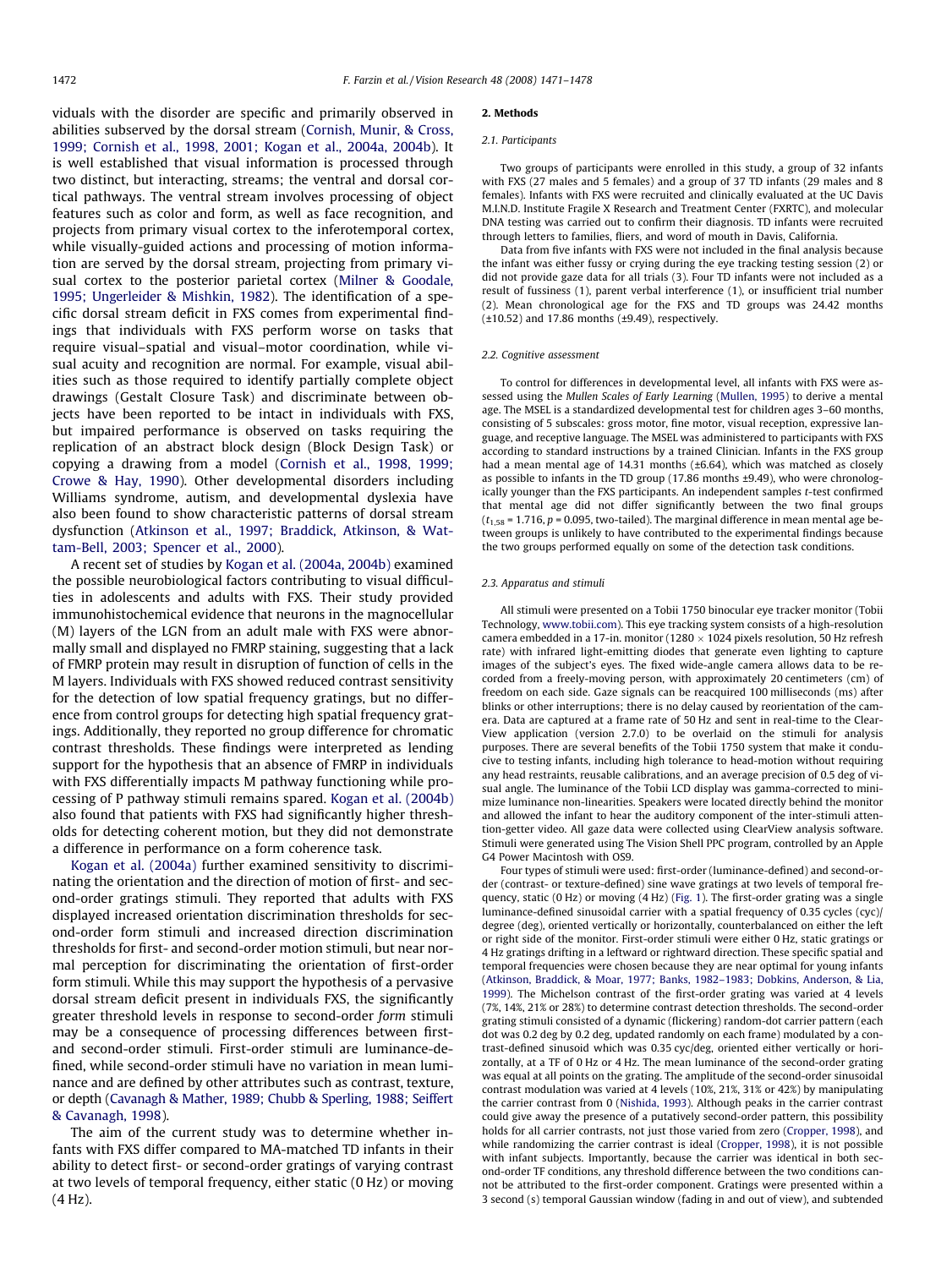<span id="page-2-0"></span>

Fig. 1. A schematic representation of the stimuli presented during each of the four conditions. (a) First-order, luminance-defined static (0 Hz) stimuli (left) and moving (4 Hz) (right). (b) Second-order, contrast-defined static (0 Hz) stimuli (left) and moving (4 Hz) (right). All gratings had a spatial frequency of 0.35 cyc/deg, were randomly oriented vertically or horizontally, and were presented on either the left of right half of the screen. Arrows indicate possible direction of motion (either left or right, randomly). Grating type was presented between infants and temporal frequency condition was presented in counterbalanced order within infants.

a 16.0 deg by 24.6 deg region on the screen when viewed from a distance of 60 cm. A schematic of the first- and second-order stimuli used in each detection task is presented in Fig. 1.

#### 2.4. Procedure

The experimental protocol was approved by the Institutional Review Board at the University of California, Davis, and informed consent was obtained from parents of all infants. Infants were tested while seated on a caregiver's lap. An experimenter monitored the infant's eye position through the ClearView application real-time track-status meter in addition to a standard VHS camera feed projected to a television monitor in the control room. Eye tracking began with a five-point calibration routine, and instances in which the infant was not looking at the target or was moving his/her eyes were discarded and the routine was repeated to collect useable calibration data for that quadrant of the screen.

All conditions were presented as a 2-alternative forced-choice preferential looking procedure [\(Teller, 1979](#page-7-0)). This paradigm makes use of infants' preference to look at a patterned stimulus rather than a uniform field of equal luminance to the mean luminance of the stimulus. During each trial, gratings faded in during the first 500 ms either on the left or right half of the screen, determined randomly, and remained at the peak contrast level for 2 s before fading out for the last 500 ms. Between trials, attention was drawn to the middle of the screen with a centrally-located flashing colorful circle accompanied by a single tone, lasting for 2 s. Each detection task consisted of 10 trials at each contrast level, presented in random order. The level of temporal frequency (0 Hz or 4 Hz) was a within-subject factor. The grating type (luminance- or contrast-defined) was a between-subject factor. This was necessary to keep the duration of the experiment manageable for the infant subjects. Temporal frequency conditions were presented in counterbalanced order, among other tasks related to a different experiment.

# 3. Analyses

#### 3.1. Coding

Infants who provided gaze data on all trials within a given detection task condition were included in the final analysis. For each infant, a video recording of the stimuli overlaid with the eye tracking gaze data was imported into Noldus Observer 5.0 software for coding. Eye tracking data were coded using the Area-of-Interest (AOI) definition tool within the ClearView application. AOIs were defined by splitting the screen at the midline into two equal areas. For each recording, fixation position (left, right, center, or away) during each frame of each 3 s test trial was coded from the raw data. A fixation was defined as data points within a 30 pixel radius for a minimum duration of 100 ms. Fixations occurring on the midline between the left and right AOI were interpreted as detection of the stimulus edge, and thus included in the looking time toward the stimulus side. Because the locations of the stimulus edges at the center of the screen were identical in all conditions, this did not bias the results in any way. A visual preference (VP) score, which indexes the proportion of looking time to the stimulus side of the screen, was calculated using the following formula: (looking time to stimulus side + center)/(looking time left + right + center). VP scores were between 0 and 1, with 0.5 considered performance at the chance level. Trials in which no fixations occurred were considered missing trials and were not given a VP score or included in the final calculation. For each infant, a mean VP score was calculated at each contrast level, and used to determine group VP scores for each of the four detection task conditions.

# 3.2. Threshold estimation

To obtain individual contrast detection thresholds, a logistic function was fit to each infant's average VP scores as a function of contrast using the psignifit toolbox (version 2.5.6) for Matlab, which implements the maximum-likelihood procedure described by [Wichmann and Hill \(2001\)](#page-7-0). Threshold performance was defined as the contrast value yielding a 75% VP score. To estimate parameters, threshold, slope, and error, a bootstrapping technique was used which included 5000 replications for each fitted function. The distribution of these thresholds was used to generate 95% confidence intervals for the threshold estimate. Individual infant threshold values were used to calculate group detection thresholds for each task condition.

# 4. Results

Of the 15 infants with FXS who were presented the first-order stimulus condition, 12 successfully completed at least one of the temporal frequency conditions and were included in the final analysis (0 Hz = 7, 4 Hz = 9, 4 infants completed both), and of the seventeen who were presented the second-order stimulus condition, fifteen were included in the final analysis ( $0$  Hz = 9, 4 Hz = 9, 3 infants completed both). Seventeen of the TD infants were presented the first-order stimulus condition, of which, 15 were included in the final analysis (0 Hz = 11, 4 Hz = 8, 4 infants completed both), and of the 20 who were shown the second-order stimulus condition 18 were able to complete at least one temporal frequency condition and were included in the analysis  $(0 Hz = 13, 4 Hz = 14, 9)$ infants completed both). While the majority of infants completed all trials of at least one temporal frequency level, it was challenging to maintain the interest of all infants across both stimulus conditions.

A repeated measures ANOVA using VP scores, with one withingroup factor (contrast level: 1–4), and one between-group factor (group: TD, FXS), was conducted for each stimulus condition to confirm a main effect of contrast on preferential looking. Because grating type (luminance- or contrast-defined) was used as a between-subject factor in the study, first- and second-order conditions were analyzed separately. A significant main effect of contrast ( $F_{3,48}$  = 3.255, p = 0.030,  $\eta^2$  = 0.169), but no effect of group  $(F_{1,16}$  = 0.004,  $\quad p$  = 0.948) or contrast  $\times$  group interaction  $(F<sub>3.48</sub> = 0.366, p = 0.778)$  was found for the first-order 0 Hz gratings. The detection of first-order, 4 Hz stimuli revealed a significant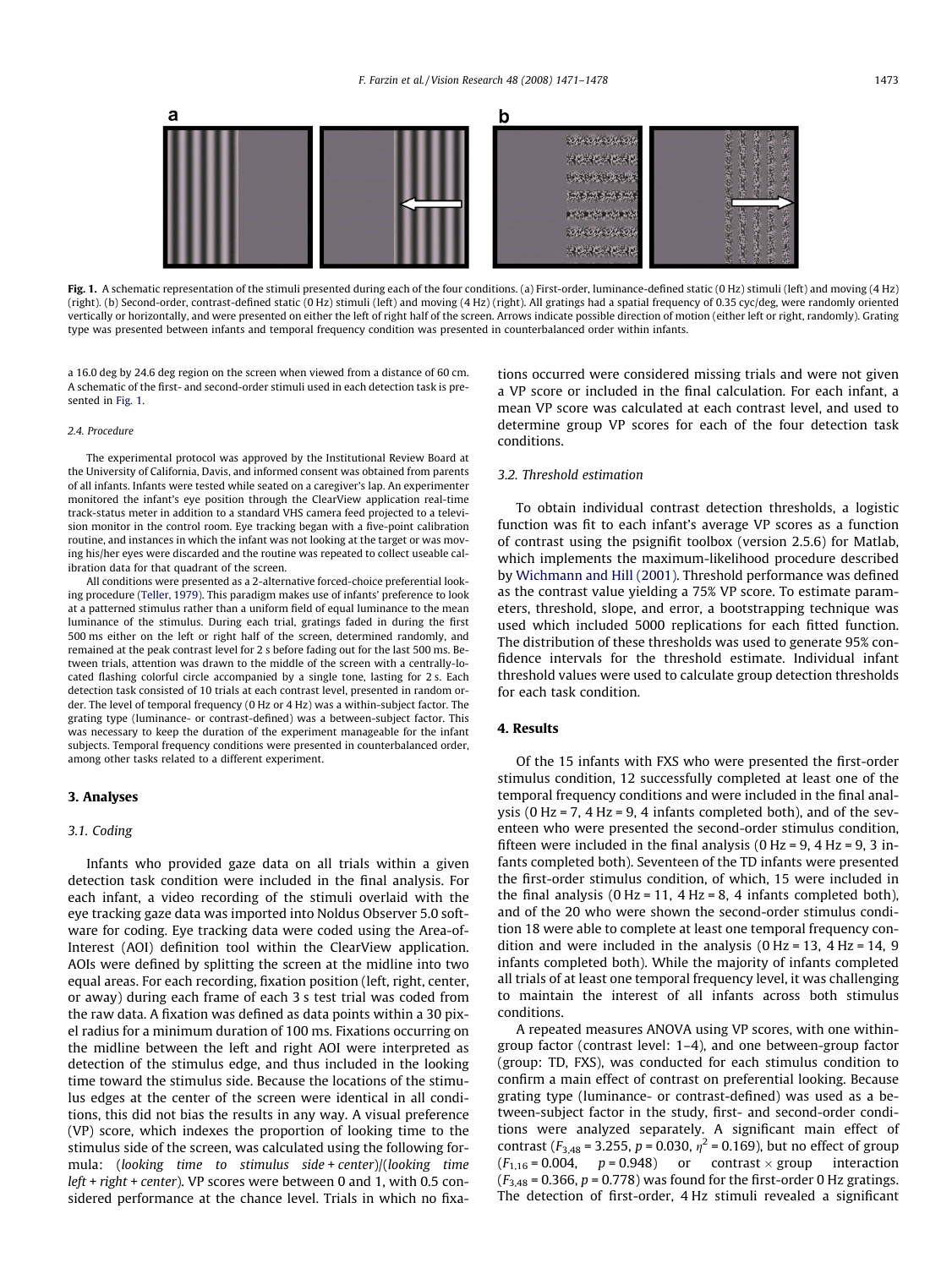main effect of contrast ( $F_{3,45}$  = 6.629, p = 0.001,  $\eta^2$  = 0.306), but no effect of group ( $F_{1,15}$  = 1.684,  $p$  = 0.214) or contrast  $\times$  group interaction ( $F_{3,45}$  = 0.424,  $p$  = 0.736). For the second-order, 0 Hz detection task there was a significant main effect of contrast  $(F_{3,60} = 20.692, p = 0.001, \eta^2 = 0.509)$ , but no effect of group ( $F_{1,20}$  = 0.166,  $\quad p$  = 0.688) or contrast  $\times$  group interaction  $(F_{3,60} = 3.126, p = 0.092)$ . Finally, a significant main effect of contrast ( $F_{3,63}$  = 22.918, p = 0.001,  $\eta$ <sup>2</sup> = 0.522) and group ( $F_{1,21}$  = 4.414,  $p$  = 0.048,  $\eta^2$  = 0.174), but no contrast  $\times$  group interaction (F<sub>3,63</sub> = 2.075,  $p = 0.112$ ) was found for the second-order, 4 Hz stimulus condition. These results demonstrate that VP scores increased as a function of increasing contrast for each stimulus condition, confirming that the manipulation of contrast was effective. A significant group difference was found only for the second-order higher temporal frequency stimulus condition, driven by the lower VP scores in the FXS group.

Given that there was a significant effect of stimulus contrast on VP scores for each condition, we examined group differences by calculating individual detection thresholds. Representative psychometric functions from one infant in each group who completed both temporal frequency levels of either the first- or second-order task condition are shown in Fig. 2. The stimulus contrast required for a 75% VP score was taken as the threshold of stimulus detection. For each grating type, a two-factor ANOVA was performed to compare mean threshold contrasts at each of the temporal frequency levels by group. The results for first-order stimuli yielded no significant difference in thresholds between groups for either the 0 Hz  $(F_{1,16} = 0.008, p = 0.981)$  or 4 Hz  $(F_{1,15} = 0.841, p = 0.984)$ conditions. For the second-order condition, a comparison of threshold values revealed no difference for detection of the 0 Hz stimuli ( $F_{1,20}$  = 0.814, p = 0.378), but a significant difference for detection of the 4 Hz stimuli ( $F_{1,21}$  = 4.897, p = 0.038,  $\eta^2$  = 0.189). These results indicate that infants with FXS had significantly elevated contrast detection thresholds only for the second-order stimuli of higher temporal frequency (mean threshold =  $34.4% \pm 0.174$ ) compared to the TD control group (mean threshold =  $21.8\% \pm$ 0.100), as graphed in [Fig. 3.](#page-4-0)

#### 5. Discussion

In this study, we tested whether infants with FXS differ from MA-matched TD infants in their contrast detection thresholds for first- or second-order gratings at two temporal frequencies. The results reveal that there is a selective deficit in detection of dynamic second-order stimuli in infants with FXS. This finding can be explained by an impairment in either temporal or motion processing. These explanations need not be mutually exclusive. Active, or attention-based, motion perception has been shown to critically depend on the temporal discrimination of events in space, such that deficits in temporal processing cause deficits in differentiating the onsets and offsets present in apparent motion displays ([Battelli,](#page-6-0) [Pascual-Leone, & Cavanagh, 2007; Battelli et al., 2001; Cavanagh,](#page-6-0) [1992; Cavanagh & Mather, 1989; Verstraten, Cavanagh, & Labianca,](#page-6-0) [2000](#page-6-0)). Therefore, fine temporal resolution and motion perception



Fig. 2. Example of psychometric functions from one subject in each group who completed both temporal frequency conditions of either (a) and (b), luminance-defined, or (c) and (d), contrast-defined stimuli. The contrast required for a 75% visual preference (VP) score was used as a measure of the threshold of stimulus detection, and individual threshold values were used to compare group thresholds for each task condition.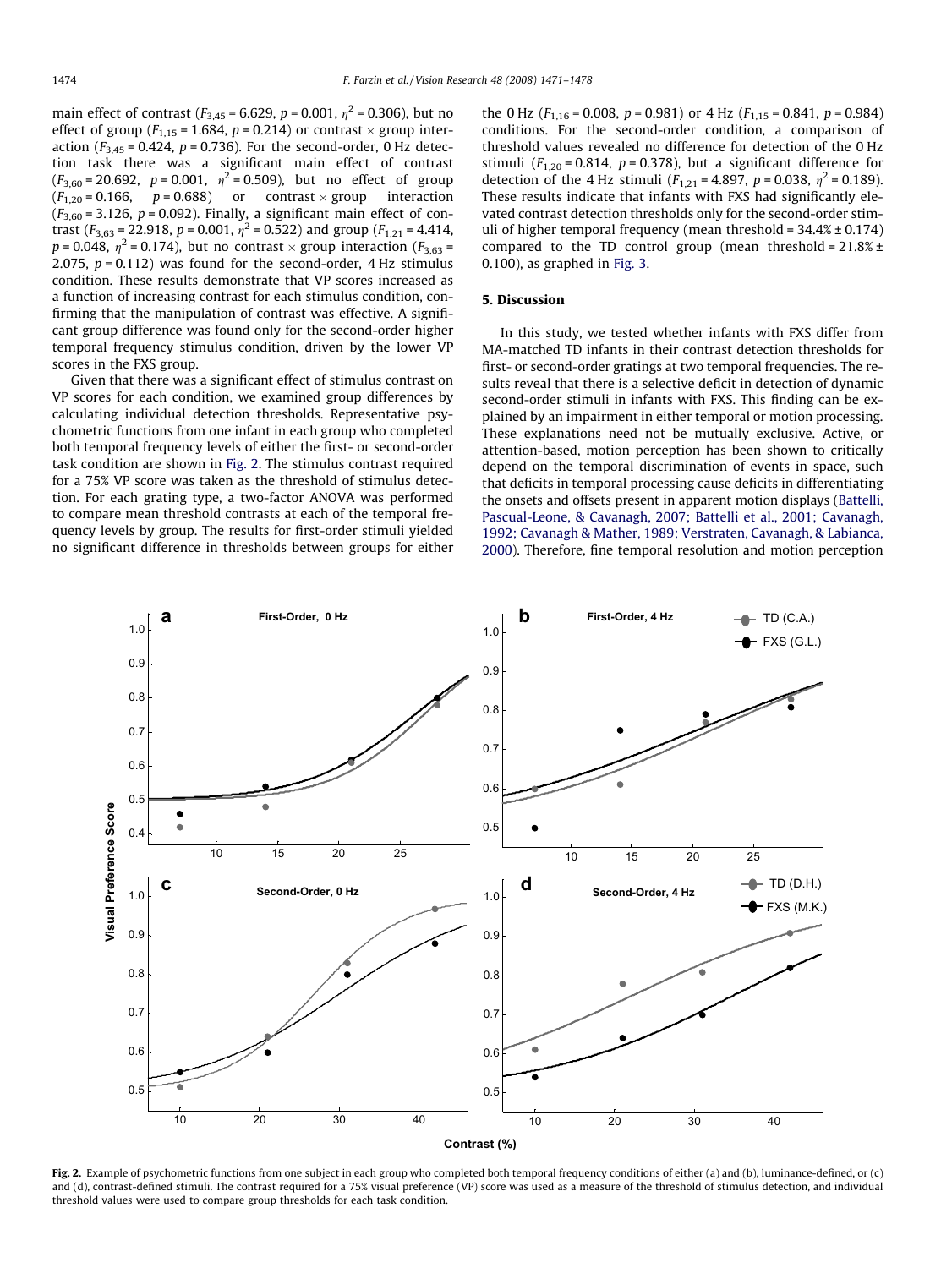<span id="page-4-0"></span>

Fig. 3. Mean contrast detection thresholds for each group of infants tested in each task condition. No significant difference in thresholds between groups was found for either the static (0 Hz)  $(F_{1,16} = 0.008$ ,  $p = 0.981$  or moving (4 Hz)  $(F_{1,15} = 0.841$ ,  $p = 0.984$  first-order stimuli. For the second-order stimuli, a comparison of threshold values revealed no significant difference for detection of the static stimuli ( $F_{1,20}$  = 0.814, p = 0.378), but a significant difference for detecting the moving stimuli ( $F_{1,21}$  = 4.897, p = 0.038,  $\eta^2$  = 0.189). Infants with FXS had significantly elevated thresholds only for the second-order higher temporal frequency gratings (mean threshold = 34.4% ± 0.174), compared to the TD control group (mean threshold = 21.8% ± 0.100). Asterisk indicates significance at the p < 0.05 level. Error bars represent ±SEM.

may be closely linked. Indeed, both are subserved by higher stages of processing associated with parietal areas of the brain ([Battelli,](#page-6-0) [Cavanagh, Martini, & Barton, 2003; Battelli et al., 2001, 2007;](#page-6-0) [Culham et al., 1998](#page-6-0)). It may be that neural networks mediating temporal tracking are impaired from infancy in individuals with FXS. This interpretation is consistent with the finding that attentional deficits are characteristic of FXS [\(Cornish et al., 2001; Munir,](#page-6-0) [Cornish, & Wilding, 2000; Scerif, Cornish, Wilding, Driver, & Kar](#page-6-0)[miloff-Smith, 2004; Scerif et al., 2007](#page-6-0)), and supported by evidence from children and adults with FXS demonstrating lower performance on other parietally-mediated tasks such as coherent motion processing, visual–motor coordination, and basic numerical computation [\(Cornish et al., 1999; Kogan et al., 2004a; Rivera et al.,](#page-6-0) [2002](#page-6-0)). Our findings are discussed in terms of a possible attention-based temporal deficit in the tracking of second-order dynamic information, and with respect to previous findings of typical and atypical development of second-order processing.

## 5.1. Second-order motion processing

There is ample evidence for a dissociation between first- and second-order motion processing. Evidence from psychophysical ([Ashida, Seiffert, & Osaka, 2001; Cavanagh & Mather, 1989; Chubb](#page-5-0) [& Sperling, 1988; Derrington & Badcock, 1985; Ledegeway & Smith,](#page-5-0) [1994; Nishida & Sato, 1995; Seiffert & Cavanagh, 1998\)](#page-5-0), neuropsychological [\(Greenlee & Smith, 1997; Vaina & Cowey, 1996; Vaina,](#page-6-0) [Makris, Kennedy, & Cowey, 1998](#page-6-0)) and visual evoked potential ([Ellemberg et al., 2003a](#page-6-0)) data suggest that first- and second-order motion are processed by different neuronal mechanisms. For example, sensitivity to first- or second-order motion is not affected by adaptation to motion of the other order [\(Nishida, Ledgeway, &](#page-6-0) [Edwards, 1997](#page-6-0)), and humans do not integrate alternating frames containing first- and second-order motion into an unambiguous motion percept ([Ledegeway & Smith, 1994](#page-6-0)). It has also been observed that, unlike first-order motion, second-order motion stimuli do not readily induce optokinetic nystagmus [\(Harris & Smith,](#page-6-0) [1992\)](#page-6-0). Finally, [Ellemberg et al. \(2003a\)](#page-6-0) have shown that the psychophysical reaction time and the latency of the visual evoked potential are longer for the onset of second-order compared to firstorder motion. This dissociation is supported by evidence of orderspecific clinical disorders of motion perception found in some brain damaged patients [\(Greenlee & Smith, 1997; Vaina & Cowey, 1996;](#page-6-0) [Vaina, Soloviev, Bienfang, & Cowey, 2000\)](#page-6-0).

Evidence for both a low-level motion-energy or gradient mechanism and a higher-level, feature-tracking and attention-based mechanism exists for the detection of second-order, contrast-defined, motion ([Cavanagh, 1992; Johnston, McOwan, & Buxton,](#page-6-0) [1992; Nishida & Sato, 1995; Seiffert & Cavanagh, 1998; Sperling,](#page-6-0) [1989; Whitney & Bressler, 2007\)](#page-6-0). It is likely that both of these systems operate together to detect second-order motion. Given that infants with FXS were not impaired when detecting first-order motion, which is processed by a passive, velocity sensitive mechanism ([Seiffert & Cavanagh, 1998](#page-6-0)), their impairment may be in the higher-level attentive or feature-tracking mechanism.

The existence of higher-level feature or ''attentive" tracking of second-order motion ([Ashida et al., 2001; Cavanagh, 1992;](#page-5-0) [Derrington, Allen, & Delicato, 2004; Seiffert & Cavanagh, 1998](#page-5-0)) is supported by studies showing that dividing attention between different second-order moving stimuli reduces sensitivity to the motion [\(Allen & Ledgeway, 2003; Ho, 1998; Lu & Liu, 2000](#page-5-0)), and that visual search rate for low contrast second-order targets is slower than for first-order targets and operates in a serial manner [\(Ashida](#page-5-0) [et al., 2001](#page-5-0)). A network of several cortical areas, including parietal and frontal regions, is believed to be engaged in attentive tracking ([Culham et al., 1998](#page-6-0)) and may mediate the perception of secondorder motion, although the neuroimaging results are mixed ([Dumoulin, Baker, Hess, & Evans, 2003; Nishida, Sasaki, Murakami,](#page-6-0) [Watanabe, & Tootell, 2003; Seiffert, Somers, Dale, & Tootell, 2003;](#page-6-0) [Smith, Greenlee, Singh, Kraemer, & Hennig, 1998\)](#page-6-0).

# 5.2. Typical and atypical development of second-order motion processing

Few studies have examined the development of first- versus second-order motion perception during infancy and early childhood. It has been reported that infants as young as 2 months of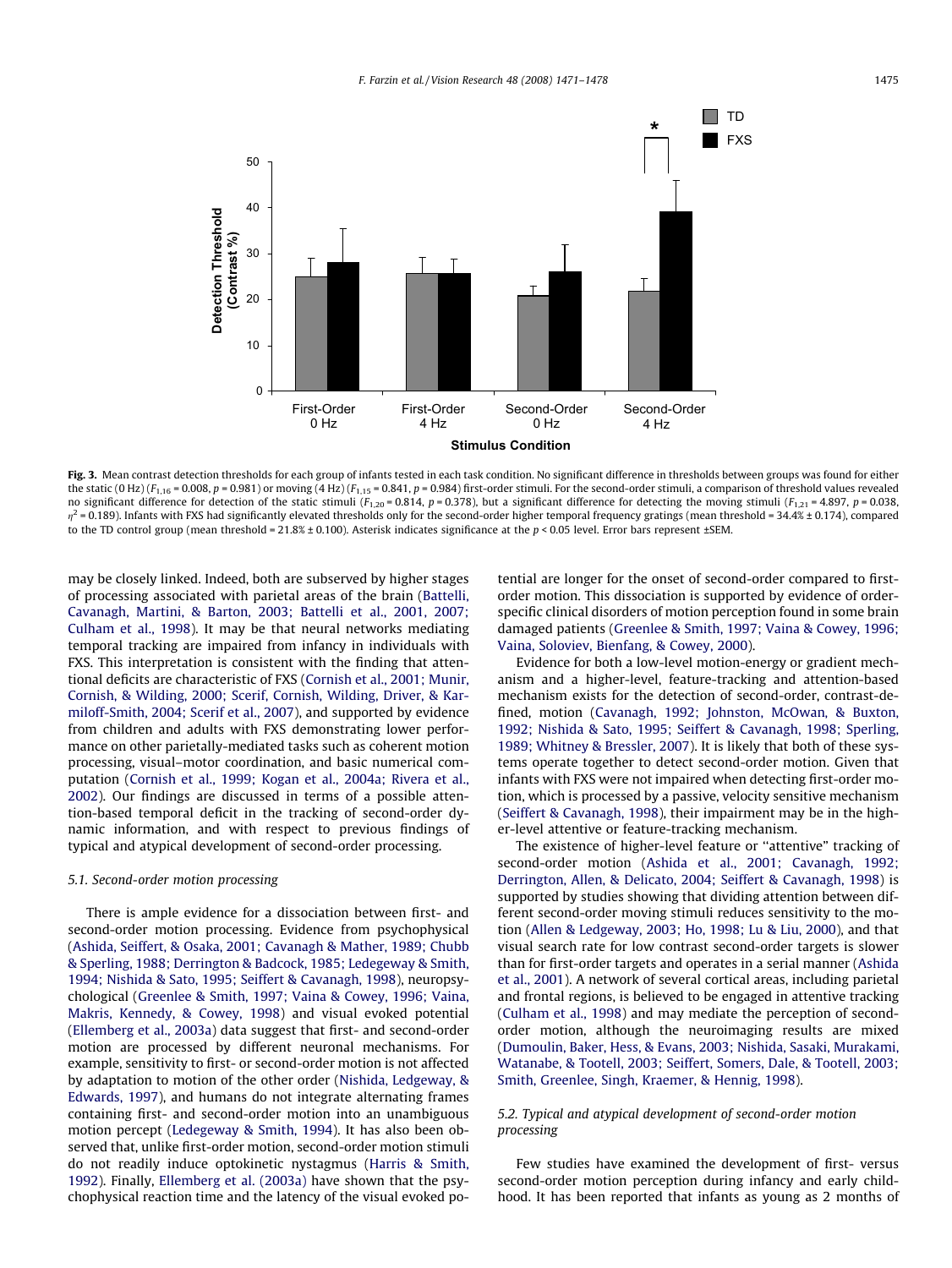<span id="page-5-0"></span>age can detect both first- and second-order moving stimuli, as demonstrated by a significant preference to look at a stimulus containing either a first- or second-order dynamic pattern when paired with a control stimulus of similar spatiotemporal properties but no motion. Infants' preferential looking at the moving stimuli was slightly stronger for first- than second-order, but because this difference was equally present in an older group of 4- to 5-monthold infants the authors conclude that both age groups are sensitive to second-order dynamic stimuli and a differential developmental time course likely does not exist for sensitivity to the two kinds of motion [\(Atkinson, Braddick, & Wattam-Bell, 1993; Braddick, Atkin](#page-6-0)[son, & Hood, 1996\)](#page-6-0). It is important to consider that since infants were not required to discriminate motion direction, they may have simply preferred dynamic over static stimuli and were not necessarily detecting motion.

[Ellemberg et al. \(2003b\)](#page-6-0) compared discrimination thresholds for first- versus second-order motion in 5-year-olds and adults at temporal frequencies of 1.5 and 6 Hz and found that 5-year-olds were significantly less sensitive than adults when discriminating the upward or downward motion of both orders of motion at both frequencies, and that the developmental difference in sensitivity for first-order was much less than for second-order at the higher temporal frequency. These findings indicate that at five years of age, sensitivity to first-order motion is more mature than sensitivity to second-order motion, specifically at the faster velocity. A recent study by [Bertone, Hanck, Cornish, and Faubert \(2008\)](#page-6-0) measured orientation- and direction-identification thresholds for first- and second-order stimuli across the ages of 5–10 years and found that perception of second-order moving stimuli (2 Hz) is significantly less developed in the youngest age group, and reaches adult levels earlier than first-order. Taken together, this pattern of results suggests that development of second-order motion discrimination may develop at a different rate than that of first-order motion, particularly during the childhood years. With respect to our study, typically developing infants showed no difference in thresholds for first- versus second-order static or moving stimuli, but because comparing first- and second-order raw thresholds within group is not valid unless the salience or effective contrast is psychophysically equated, we are unable to draw any conclusion about the developmental time course of sensitivity. We also cannot directly compare thresholds obtained from typically developing infants in our study to thresholds found in the study by [Ellemberg](#page-6-0) [et al. \(2003b\)](#page-6-0) because of differences in stimuli (second-order stimuli are defined differently), tasks (detection versus discrimination), and age groups. Since our preferential looking task assessed thresholds for detection rather than discrimination, our data may be most comparable to, and in agreement with, results from other studies of infants showing parallel maturation for the detection of first- and second-order dynamic stimuli relative to older infants or adults [\(Braddick et al., 1996; Thibault, Brosseau-Lachaine, Faubert,](#page-6-0) [& Vital-Durand, 2007\)](#page-6-0).

A comparison between the present study and the few other studies that have measured first- and second-order visual processing in individuals with developmental delay indicates that similar patterns of performance exist among certain conditions, possibly as a result of related etiologies. [Thibault et al. \(2007\)](#page-7-0) examined the development of sensitivity to first- and second-order dynamic stimuli (2 Hz) in a group of children with strabismus, ranging in age from 10 months to 7 years, compared to prematurely born infants (8- to 24-months-old) and infants without any visual disorders. Thresholds for detecting both stimulus types decreased with age in all groups. In the group of infants with strabismus, both first- and second-order detection thresholds were significantly higher than in the control group, while premature infants corrected for gestational age perceived first-order stimuli as well as controls, but did show a significant delay in their development of sensitivity to second-order dynamic stimuli. Whether these results are restricted to dynamic stimuli or whether they extend to the detection of second-order static stimuli was not tested.

With regard to individuals with high-functioning autism, the only study to directly examine first- versus second-order motion processing found that direction discrimination sensitivities for first-order stimuli were comparable for control and autism groups, while significantly reduced sensitivity to second-order stimuli was observed in the autism group [\(Bertone, Mottron, Jelenic, & Faubert,](#page-6-0) [2003\)](#page-6-0). In addition, individuals with autism were found to demonstrate superior performance, relative to controls, in orientation discrimination of first-order stimuli, but had significantly higher thresholds for second-order static gratings [\(Bertone, Mottron,](#page-6-0) [Jelenic, & Faubert, 2005](#page-6-0)). This led to the ''complexity-specific hypothesis" in autism since the processing of second-order information, whether static or dynamic, is deficient ([Bertone & Faubert,](#page-6-0) [2006; Bertone et al., 2003, 2005\)](#page-6-0).

The results reported here reveal the first infant patient population with a selective deficit in detecting second-order moving (temporally varying) gratings and confirm the dissociation between first- and second-order processing of dynamic stimuli. Our data extend the results of [Kogan et al. \(2004a, 2004b\)](#page-6-0) by uncovering the developmental trajectory of the putative dorsal stream deficit in both male and female infants diagnosed with FXS.

## 6. Conclusions

This study demonstrates that infants with FXS can be tested using psychophysical tasks, and that precise thresholds can be estimated. These results are important in that they do not support the interpretation of a low-level motion processing or strictly subcortical deficit in infants with FXS. Indeed, only detection thresholds for the second-order, dynamic stimuli were significantly elevated in the FXS group, suggesting, instead, that abnormalities may exist in higher-level cortical areas responsible for attention-based temporal processing involved in position tracking.

Our psychophysical methods can easily be extended to other visual stimuli, older age groups, and other developmental disorders. It is not clear precisely when in development this visual processing impairment may arise or if there is a critical period for the involvement of FMRP in the early development of these visual areas. Future psychophysical experiments are needed to further understand the nature of this temporal processing deficit, particularly as it relates to mechanisms of direction discrimination. We will explore the relationship between this visual processing difference and downstream early cognitive abilities such as object tracking in future studies.

# Acknowledgments

Thanks to Drs. Emilio Ferrer and Jeremy Hill for providing advice in the statistical analysis of the data, and to Dr. Karen Dobkins for her discussion of the experimental results at the VSS meeting in May 2007. We are grateful to the families who participated in this study. This research was partially supported by NICHD Grants HD02274 and HD36071 to R.J.H.

#### References

- Allen, H. A., & Ledgeway, T. (2003). Attentional modulation of threshold sensitivity to first-order motion and second-order motion patterns. Vision Research, 43, 2927–2936.
- Ashida, H., Seiffert, A. E., & Osaka, N. (2001). Inefficient visual search for secondorder motion. Journal of the Optical Society of America A, 18, 2255–2266.
- Atkinson, J., Braddick, O., & Moar, K. (1977). Development of contrast sensitivity over the first 3 months of life in the human infant. Vision Research, 17, 1037–1044.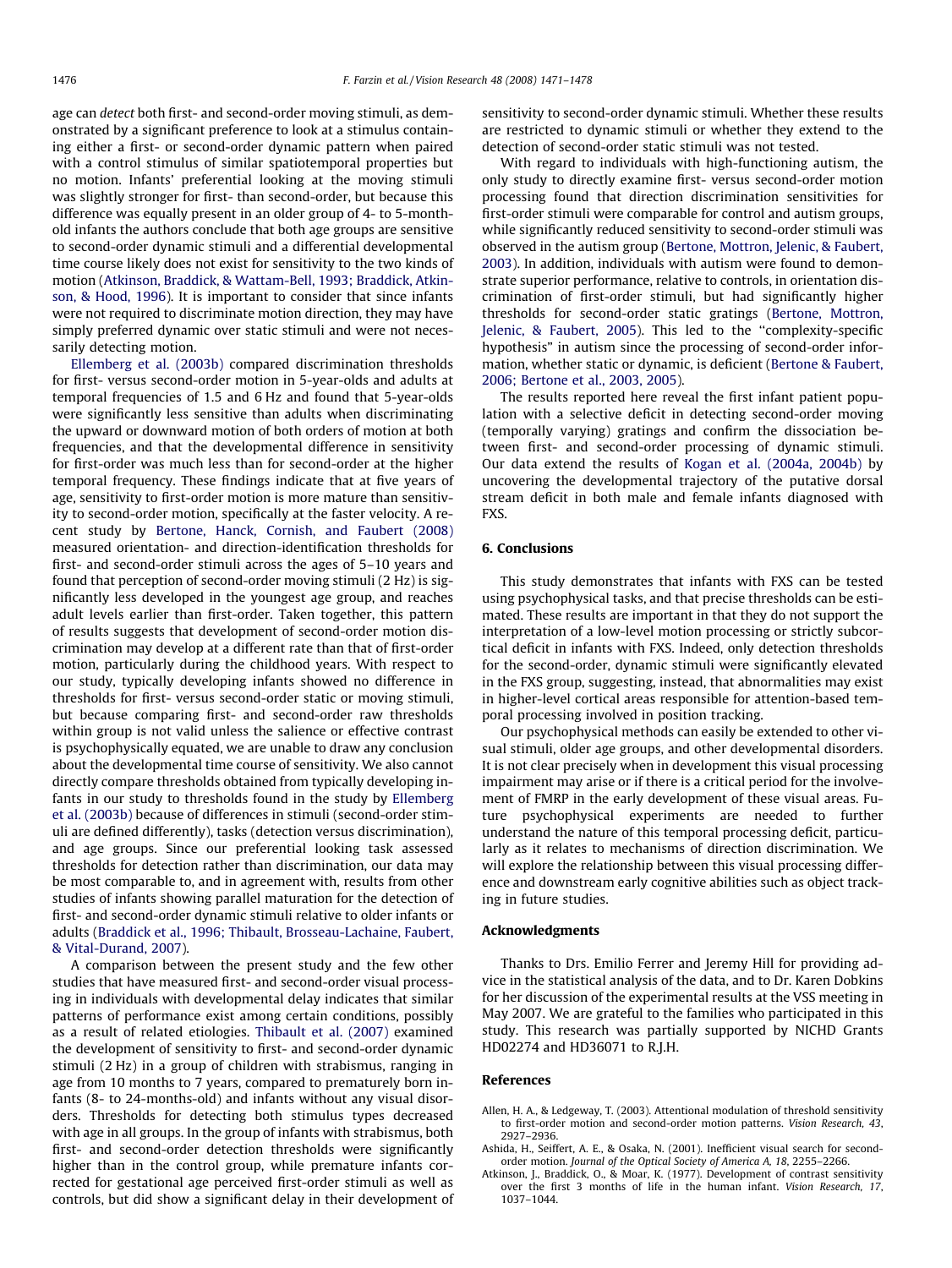- <span id="page-6-0"></span>Atkinson, J., Braddick, O., & Wattam-Bell, J. (1993). Infant cortical mechanisms controlling OKN, saccadic shifts, and motion processing. Investigative Ophthalmology, 34, 1357.
- Atkinson, J., King, J., Braddick, O., Nokes, L., Anker, S., & Braddick, F. (1997). A specific deficit of dorsal stream function in Williams' syndrome. Neuroreport, 8, 1919–1922.
- Bailey, D. B., Roberts, J. E., Mirrett, P., & Hatton, D. D. (2002). Identifying infants and toddlers with fragile X syndrome: Issues and recommendations. Infants and Young Children, 14, 24–33.
- Bakker, C. E., de Diego Otero, Y., Bontekoe, C., Raghoe, P., Luteijn, T., Hoogeveen, A. T., et al. (2000). Immunocytochemical and biochemical characterization of FMRP, FXR1P, and FXR2P in the mouse. Experimental Cell Research, 10, 162–170.
- Banks, M. S. (1982–1983). The development of spatial and temporal contrast sensitivity. Current Eye Research, 2, 191-198.
- Battelli, L., Cavanagh, P., Intriligator, J., Tramo, M. J., Henaff, M. A., Michel, F., et al. (2001). Unilateral right parietal damage leads to bilateral deficit for high-level motion. Neuron, 32, 985–995.
- Battelli, L., Cavanagh, P., Martini, P., & Barton, J. J. (2003). Bilateral deficits of transient visual attention in right parietal patients. Brain, 12, 2164–2174.
- Battelli, L., Pascual-Leone, A., & Cavanagh, P. (2007). The 'when' pathway of the right parietal lobe. Trends in Cognitive Sciences, 11, 204–210.
- Bennetto, L., & Pennington, B. (2002). The neuropsychology of fragile X syndrome. In R. J. Hagerman & P. J. Hagerman (Eds.), Fragile X syndrome: Diagnosis, treatment, and research (3rd ed., pp. 206–248). Baltimore, MD: Johns Hopkins University Press.
- Bertone, A., & Faubert, J. (2006). Demonstrations of decreased sensitivity to complex motion information not enough to propose an autism-specific neural etiology. Journal of Autism and Developmental Disorders, 36, 55–64.
- Bertone, A., Hanck, J., Cornish, K. M., & Faubert, J. (2008). Development of static and dynamic perception for luminance-defined and texture-defined information. Neuroreport, 19, 225–228.
- Bertone, A., Mottron, L., Jelenic, P., & Faubert, J. (2003). Motion perception in autism: A ''complex" issue. Journal of Cognitive Neuroscience, 15, 218–225.
- Bertone, A., Mottron, L., Jelenic, P., & Faubert, J. (2005). Enhanced and diminished visuo-spatial information processing in autism depends on stimulus complexity. Brain, 128, 2430–2441.
- Braddick, O., Atkinson, J., & Hood, B. (1996). Striate cortex, extrastriate cortex, and colliculus: Some new approaches. In F. Vital-Durand, O. Braddick, & J. Atkinson (Eds.), Infant vision (pp. 203–220). Oxford: Oxford University Press.
- Braddick, O., Atkinson, J., & Wattam-Bell, J. (2003). Normal and anomalous development of visual motion processing: Motion coherence and 'dorsalstream vulnerability'. Neuropsychologia, 41, 1769–1784.
- Cavanagh, P. (1992). Attention-based motion perception. Science, 257, 1563– 1565.
- Cavanagh, P., & Mather, G. (1989). Motion: The long and short of it. Spatial Vision, 42, 103–129.
- Chubb, C., & Sperling, G. (1988). Drift-balanced random stimuli: A general basis for studying non-Fourier motion perception. Journal of the Optical Society of America A, 5, 1986–2007.
- Comery, T. A., Harris, J. B., Willems, P. J., Oostra, B. A., Irwin, S. A., Weiler, I. J., et al. (1997). Abnormal dendritic spines in fragile X knockout mice: Maturation and pruning deficits. Proceedings of the National Academy of Sciences of the United States of America, 94(10), 5401–5404.
- Cornish, K. M., Munir, F., & Cross, G. (1998). The nature of the spatial deficit in young females with Fragile-X syndrome: A neuropsychological and molecular perspective. Neuropsychologia, 36(11), 1239–1246.
- Cornish, K. M., Munir, F., & Cross, G. (1999). Spatial cognition in males with Fragile-X syndrome: Evidence for a neuropsychological phenotype. Cortex, 35(2), 263–271.
- Cornish, K. M., Munir, F., & Cross, G. (2001). Differential impact of the FMR-1 full mutation on memory and attention functioning: A neuropsychological
- perspective. Journal of Cognitive Neuroscience, 13(1), 144–150. Crawford, D. C., Acuna, J. M., & Sherman, S. L. (2001). FMR1 and the fragile X syndrome: Human genome epidemiology review. Genetics in Medicine, 3(5), 359–371.
- Crawford, D. C., Meadows, K. L., Newman, J. L., Taft, L. F., Scott, E., Leslie, M., et al. (2002). Prevalence of the fragile X syndrome in African–Americans. American Journal of Medical Genetics, 110(3), 226–233.
- Cropper, S. J. (1998). The detection of chromatic and luminance contrastmodulation by the visual system. Journal of the Optical Society of America A, 15, 1969–1986.
- Crowe, S. F., & Hay, D. A. (1990). Neuropsychological dimensions of the fragile X syndrome: Support for a non-dominant hemisphere dysfunction hypothesis. Neuropsychologia, 28(1), 9–16.
- Culham, J. C., Brandt, S. A., Cavanagh, P., Kanwisher, N. G., Dale, A. M., & Tootell, B. (1998). Cortical fMRI activation produced by attentive tracking of moving targets. Journal of Neurophysiology, 80, 2657–2670.
- Derrington, A. M., & Badcock, D. R. (1985). Separate detectors for simple and complex grating patterns? Vision Research, 25, 1869–1878.
- Derrington, A. M., Allen, H. A., & Delicato, L. S. (2004). Visual mechanisms of motion analysis and motion perception. Annual Review of Psychology, 55, 181–205.
- Dobkins, K. R., Anderson, C. M., & Lia, B. (1999). Infant temporal contrast sensitivity functions (tCSFs) mature earlier for luminance than for chromatic stimuli: Evidence for precocious magnocellular development? Vision Research, 39, 3223–3229.
- Dumoulin, S. O., Baker, C. L., Jr., Hess, R. F., & Evans, A. C. (2003). Cortical specialization for processing first- and second-order motion. Cerebral Cortex, 13, 1375–1385.
- Ellemberg, D., Lavoie, K., Lewis, T. L., Maurer, D., Lepore, F., & Guillemot, J. P. (2003a). Longer VEP latencies and slower reaction times to the onset of second order motion than to the onset of first order motion. Vision Research, 43, 651–658.
- Ellemberg, D., Lewis, T. L., Meghji, K. S., Maurer, D., Guillemot, J. P., & Lepore, F. (2003b). Comparison of sensitivity to first- and second-order local motion in 5 year-olds and adults. Spatial Vision, 16(5), 419–428.
- Freund, L. S., & Reiss, A. L. (1991). Cognitive profiles associated with the fra(X) syndrome in males and females. American Journal of Medical Genetics, 38, 542–547.
- Greenlee, M. W., & Smith, A. T. (1997). Detection and discrimination of first- and second-order motion in patients with unilateral brain damage. Journal of Neuroscience, 17, 804–818.
- Harris, L. R., & Smith, A. T. (1992). Motion defined exclusively by second-order characteristics does not evoke optokinetic nystagmus. Visual Neuroscience, 9, 565–570.
- Ho, C. E. (1998). Letter recognition reveals pathways of second order and third order motion. Proceedings of the National Academy of Sciences of United States of America, 95, 400–404.
- Irwin, S. A., Galvez, R., Weiler, I. J., Beckel-Mitchener, A., & Greenough, W. T. (2002). Brain structure and functions of FMR1 protein. In R. J. Hagerman & P. J. Hagerman (Eds.), Fragile X syndrome: Diagnosis treatment and research (3rd ed., pp. 191–205). Baltimore: The Johns Hopkins University Press.
- Jin, P., & Warren, S. T. (2000). Understanding the molecular basis of fragile X syndrome. Human Molecular Genetics, 9, 901–908.
- Johnston, A., McOwan, P. W., & Buxton, H. (1992). A computational model of the analysis of some first-order and second-order motion patterns by simple and complex cells. Proceedings of the Royal Society of London B, 250, 297–306.
- Kogan, C. S., Bertone, A., Cornish, K., Boutet, I., Der Kaloustian, V. M., Andermann, E., et al. (2004a). Integrative cortical dysfunction and pervasive motion perception deficit in fragile X syndrome. Neurology, 63(9), 1634–1639.
- Kogan, C. S., Boutet, I., Cornish, K., Zangenehpour, S., Mullen, K. T., Holden, J. J., et al. (2004b). Differential impact of the FMR1 gene on visual processing in fragile X syndrome. Brain, 127(Pt. 3), 591–601.
- Ledegeway, T., & Smith, A. T. (1994). Evidence for separate motion-detecting mechanisms for first and second order motion in human vision. Vision Research, 34, 2727–2740.
- Loesch, D. Z., Huggins, R. M., Bui, Q. M., Taylor, A. K., & Hagerman, R. J. (2003). Relationship of deficits of FMR1 gene specific protein with physical phenotype of fragile X males and females in pedigrees: A new perspective. American Journal of Medical Genetics, 118(2), 127–134.
- Lu, Z., & Liu, C. (2000). Attention mechanisms for multi-location first- and secondorder motion perception. Vision Research, 40, 173–186.
- Mazzocco, M. M. M., Bhatia, N. S., & Lesniak-Karpiak, K. (2006). Visuospatial skills and their association with math performance in girls with fragile X or turner syndrome. Child Neuropsychology, 12, 87–110.
- Milner, A. D., & Goodale, M. A. (1995). The visual brain in action. Oxford: Oxford University Press.
- Mirrett, P. L., Bailey, D. B., Jr., Roberts, J. E., & Hatton, D. D. (2004). Developmental screening and detection of developmental delays in infants and toddlers with fragile X syndrome. Journal of Developmental and Behavioral Pediatrics, 25(1), 21–27.
- Mullen, E. M. (1995). Mullen scales of early learning. In Circle pines. MN: American Guidance Service Inc..
- Munir, F., Cornish, K. M., & Wilding, J. (2000). A neuropsychological profile of attention deficits in young males with fragile X syndrome. Neuropsychologia, 38, 1261–1270.
- Nishida, S. (1993). Spatiotemporal properties of motion perception for randomcheck contrast modulations. Vision Research, 33, 633–645.
- Nishida, S., & Sato, T. (1995). Motion after effect with flickering test patterns reveal higher stages of motion processing. Vision Research, 35, 477–490.
- Nishida, S., Ledgeway, T., & Edwards, M. (1997). Dual multiple-scale processing for motion in the human visual system. Vision Research, 37, 2685–2698.
- Nishida, S., Sasaki, Y., Murakami, I., Watanabe, T., & Tootell, R. B. (2003). Neuroimaging of direction-selective mechanisms for second-order motion. Journal of Neurophysiology, 90, 3242–3254.
- Rivera, S. M., Menon, V., White, C. D., Glaser, B., & Reiss, A. L. (2002). Functional brain activation during arithmetic processing in females with fragile X Syndrome is related to FMR1 protein expression. Human Brain Mapping, 16(4), 206–218.
- Scerif, G., Cornish, K., Wilding, J., Driver, J., & Karmiloff-Smith, A. (2004). Visual search in typically developing toddlers and toddlers with Fragile X or Williams syndrome. Developmental Science, 7(1), 116–130.
- Scerif, G., Cornish, K., Wilding, J., & Driver, J. (2007). Delineation of early attentional control difficulties in fragile X syndrome: Focus on neurocomputational mechanisms. Neuropsychologia, 45, 1889–1898.
- Seiffert, A. E., & Cavanagh, P. (1998). Position displacement, not velocity, is the cue to motion detection of second-order stimuli. Vision Research, 38, 3569–3582.
- Seiffert, A. E., Somers, D. C., Dale, A. M., & Tootell, R. B. (2003). Functional MRI studies of human visual motion perception: Texture, luminance, attention and after-effects. Cerebral Cortex, 13, 340–349.
- Simon, E. W., & Finucane, B. M. (1996). Facial emotion identification in males with fragile X syndrome. American Journal of Medical Genetics, 67(1), 77–80.
- Smith, A. T., Greenlee, M. W., Singh, K. D., Kraemer, F. M., & Hennig, J. (1998). The processing of first- and second-order motion in human visual cortex assessed